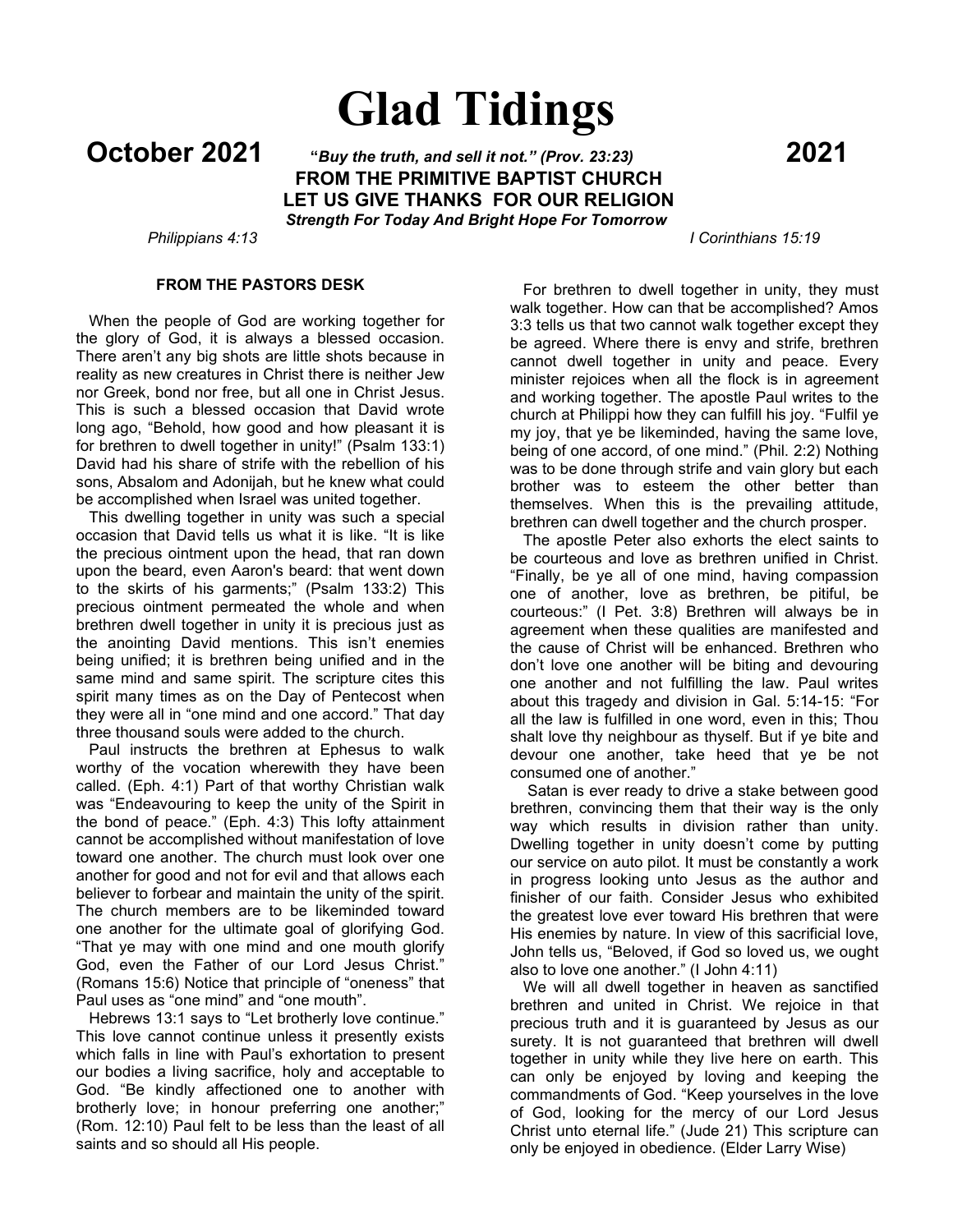### **GLAD TIDINGS EDITORIAL OFFICE**

 Please send all articles, announcements, change of address, correspondence and contributions to the Editor of Glad Tidings at the address below or call 662-489-5017 for announcements. You may also e-mail to **wisepb310@gmail.com**; we reserve the right to reject or edit any material. **All published material must be received prior to the 8th of the month** to be included in the following month's issue and sent to the Editor at the following address:

> Elder Larry Wise 12932 Hwy 9 S. Randolph, MS 38864

All names and addresses of Glad Tidings will be deleted from the mailing list if an issue is returned as undeliverable as addressed unless proper notification has been received. There is no subscription price for Glad Tidings. We do accept contributions as Glad Tidings is reader supported. **Make checks payable to "Glad Tidings" and send to the Editor at the above address.** They are sincerely appreciated. This is a Primitive Baptist Church publication.

### **\*\*\*\*\*\*\*\*\*\* THE ROOT OF BITTERNESS**



By Elder Herman Clark Iuka, Mississippi *March 13, 2001*

 Many years ago, longer than I like to think, our pasture where the milk cows graze was plagued with a weed that I despised. It showed its head in the spring, coming to full bloom a few weeks later. This flower polluted our fresh milk with a terrible taste. One could eat an onion and drink the fresh milk when the ole' cow ate a good crop of wild onions. However, I remember nothing that could sweeten the milk when the cow ate the weed with a yellow-orange flower known by us children simply as a "bitter weed." The bitter weed ruined the milk for those that milked the cows as well as other members of the family and those that were invited to drink with us.

 One might ask, "Why are you writing about a bitter weed growing in the cow pasture?" Sometime in the realm of nature we find things that ruin a good meal and those things should be avoided. So it is in the realm of Spirituality.

 We are taught in Hebrews 12:15, "Looking diligently lest any man fail of the grace of God; lest any root of bitterness springing up trouble you, and thereby many be defiled;" Oh, dear friends, how bitterness springs up in our souls and defiles us. How many families do you know that have been divided because of bitterness? I have seen those that have lost their parents and bitterness takes hold of the hearts of the children when they begin to divide the inheritance. Family members go the rest of their days in bitterness toward each other when we should realize that we came into this world with nothing and we shall leave carrying nothing of this world.

 Brothers and Sisters, may I say at this time, "We have an eternal inheritance, heaven and all that heaven is, waiting for the elect family of God." There will be no dividing of the great elect family of God. The elect family of God is the body of Christ.. Christ cannot be divided.

 For one heir of promise to be left out of that heavenly inheritance would be saying that Jesus Christ did not do the will of the Father, Jesus, the Son of God, who cannot lie, came into this world not to do His own will but the will of the Father. John teaches us this great truth in John 6:37-39. For one to say that Jesus did not do the will of the Father is to say my precious Lord failed. My Lord did not fail! He paid the redemptive price. The price was that He must lay down His life for those given unto him in the great covenant of grace. We were chosen in Christ before the foundation of the world according to the teaching of Paul in the first chapter of Ephesians. Let us remember not only are we heirs of God, but joint heirs with Christ. Romans 8:16-17, "The Spirit itself beareth witness with our spirit, that we are the children of God; And if children, then heirs; heirs of God, and joint-heirs with Christ; if so be that we suffer with him, that we may also be glorified together." I assure you that on the resurrection day there will be no root of bitterness in the hearts of the family of God. Why is there no bitterness? It is because we will be made liken unto the Son of God, perfect in every way. Oh, Happy Day!

 Job teaches us in Job 21:23-26, "One dieth in his full strength, being wholly at ease and quiet. His breasts are full of milk, and his bones are moistened with marrow. And another dieth in the bitterness of his soul, and never eateth with pleasure. They shall lie down alike in the dust, and the worms shall cover them." How terrible to go to our graves with bitterness in our soul! I encourage you to read Isaiah 38:1-20. What a great blessing for one to die wholly at ease and quiet. I have known in my lifetime of some that have gone to their graves with great bitterness even to the point of cursing God. The Apostle Paul spoke of some folks in Romans 3:14, "Whose mouth is full of cursing and bitterness." Oh, How terrible!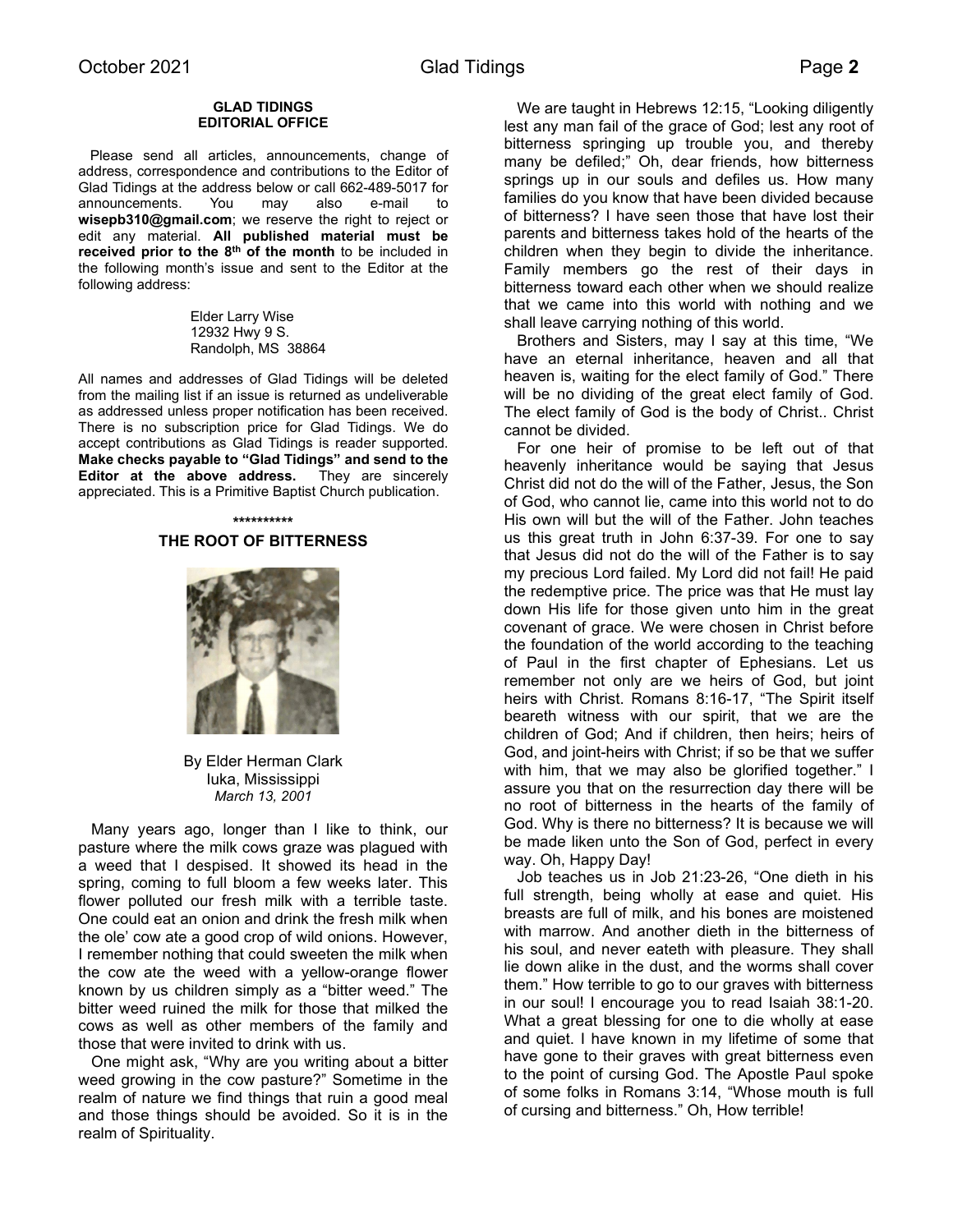When the root of bitterness springs up in our hearts we find ourselves not able to drink of the milk of the word for we have filled our drinking cup with the milk of bitterness. When bitterness springs up in the hearts of God's little children, not only does it affect those that drink of this terrible cup, but others around them.

 We may find ourselves as Jeremiah when he wrote in Lamentations 1:4, "The ways of Zion do mourn, because none come to the solemn feasts: all her gates are desolate: her priests sigh, her virgins are afflicted, and she is in bitterness." Have you seen the situation mentioned in the above verse? Does Zion mourn? How sad! How many church doors have we seen closed in our lifetime? How many children have we as Primitive Baptist lost to other people? God of heaven please forgive us of our sins. Yes, friends, she is in bitterness, that is, Zion; or the congregation that remains of Spiritual Israel is in bitterness of spirit, in great affliction and distress; her name might be rightly called Mara (*bitterness,* see Ruth 1:20).

 God help us as members of the church to take heed unto ourselves and if we find a little plant beginning to grow in our hearts and comes forth with a bitter taste, let us immediately dig it up, root and all, casting it into the fire. Let us remember there are little ones growing in the stalls of the Kingdom of our Lord. Let us not feed them with bitter milk, but with the sincere milk of the word that they may grow thereby. 1 Peter 2:2, "As newborn babes desire the sincere milk of the word, that ye may grow thereby." Remember, "Bitter milk is not good for the stomach."

May God bless and keep you is my prayer.

**"YE HAVE NEED OF PATIENCE"** Hebrews 10:36 William Gadsby--1800

\*\*\*\*\*\*\*\*\*\*

 Moses believed God had raised him up to deliver Israel; so when he saw the Egyptian smiting the Israelite (being a strong and important man), he thought the time and place seemed favorable to him. But God's time had not come. Moses must have more patience, wisdom, and humility. The Lord sent him forty years to the desert to QUALIFY him for HIS WORK. The Lord was teaching him patience, humility, and wisdom. After forty years in the wilderness, he did not run so zealously; for he said, "O Lord, send by whom Thou wilt send. I am not eloquent. I am slow of speech." THERE WAS NOT A WORD ABOUT ALL THIS FORTY YEARS AGO! But now that the Lord has been qualifying him for His ministry, Moses shrinks back and does not want to go; but the Lord had determined to send him. Moses had need of patience before the Lord made known His truth to him and brought him forth to lead His people out of bondage.

--William Gadsby, 1800

### **DUTY TO PASTORS**

 For the first three centuries the ministry were unsalaried, and received only irregular voluntary contributions from the private members, who themselves were comparatively few and poor. But Constantine instituted the worldly and corrupting practice of paying the Catholic ministry a fixed salary from church funds and from imperial and municipal treasuries. This custom, says Prof. Schafff, "favored ease and luxury, allured a host of unworthy persons into the service of the church, and checked the exercise of free-giving among the people."—Hassell's History, page 384.

 "Ministerial support," says Elder W. M. Mitchell, of Ala., "is a point not to be regulated by agreement between church and minister, but it is a standing law regulated by the authority of God. Let churches and ministers see that they do not add to it, nor diminish from it. The minister may and ought to do some work if able to do it, and ought to use every lawful effort of industry and economy so far as he can without impairing his pastoral duties, and he should not use the liberality of his brethren to foster pride, vanity or idleness, neither in himself nor in his family, but for a decent support, and for relieving his own mind and hands, that he may be the more serviceable to his brethren and churches. He should do this even for the sake of example, if nothing else (2 Thess. 3:7- 12). When the turning point of pastoral services is placed on a money basis by any preacher, it would be best for the church to withhold from him."— Hassell's History, page 316

 The corrupt hireling system has put worthless men into the pulpits for filthy lucre. We are glad that our people have ever condemned such a system. In condemning the hireling system there is danger of going to another extreme of doing almost nothing. No true gospel preacher makes demands, or could be hired to preach; but the church that calls him to serve them should feel under obligations to care for him freely, cheerfully, and in love as God has prospered them. Deacons are set apart to see that the pastor is cared for and that the burden is equalized. The deacon can mention this matter in Conference at each meeting, as there will be some members present that may not be there Sunday, and on Sunday, he can do the same. Make no demands, but let all know they have an opportunity to aid their pastor freely and in love. The pastor, then, should devote as much time as possible among his churches, visiting the homes of all members, and friends possible, speaking words of comfort to them. The responsibilities and trials of a poor pastor are great. He needs the prayers and aid of the saints. He should be willing to labor and teach his children to work for support and to use economy. When members do their duty, they feel better and by so doing they enable their pastor to render more efficient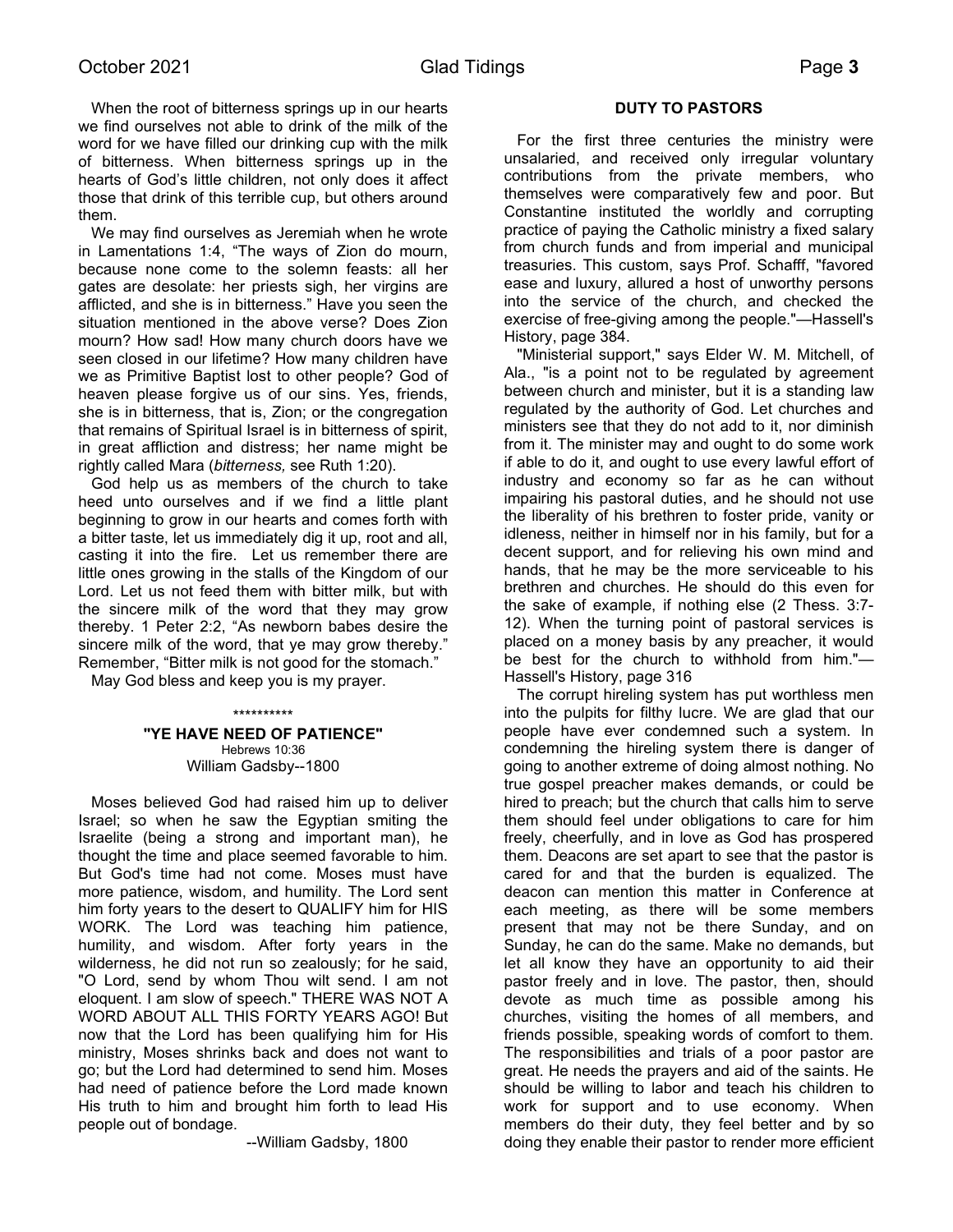service to them. There is danger, however, of the pastor becoming covetous and wanting too much—to be eased while others are burdened. There should be equality among the Lord's people. Let all the service be done in love. When a man demands a salary, or setting a price on himself, let him alone. This is a business that should be carried out in a Scriptural way. Read carefully these Scriptures. Isa. 56:11; Ezek. 34:2-10; Acts 4:32-37; 20:33-34; 1 Cor. 9:4-16; 2:7, 12; 13-15; Gal. 6:6. Let all preach the truth in love, freely—walking by faith. L.H. Elder Lee Hanks

(From *"Gospel Messenger",* Aug. 1920)

# \*\*\*\*\*\*\*\*\*\*

### **SAVED BY HOPE**

By Elder R. W. Thompson—*Primitive Monitor—1915*

Hope is the Christian's anchor. He is saved by hope, (Rom. 8:24) but not in the sense that he is saved by the blood of Christ. The distinction is very broad and easily seen. However he is not saved by hope independent of the blood of Christ, but he is saved by the blood of Christ independent of hope in Christ as his Saviour. He is the hope of all who believe in Him. Hope is that precious God-given grace that has for its origin the gift of eternal life. It is born of eternal life.

 The blood of Christ saved at the cross all for whom it was shed. It was in order that he should save His people that He gave His life a ransom for them. Time will develop through the gift of eternal life who they are. Hope lays hold upon the work finished on the cross and rejoices in the victory through the Lamb of God that was slain. This is salvation by hope; it saves the believing one from gloomy despair, from unbelief, but does not save a soul from death in sin or from eternal perdition. Doubts and fears oft times seize the child of God and he feels he cannot claim the promises of God; feels he is a stranger and without hope. But, nay, hope is the anchor that is sure. "It rests in nothing less than Jesus' blood and righteousness." Men must and will ever fail to provide such refuge for the faint and weary ones. God has set before you a hope which is sure and steadfast and it enters into that within the vail, and that is to Jesus your Saviour.

 This hope of homeward-bound saints has stood amid the storm of centuries an unfailing support, an impregnable fortress, the imperishable rock of safety. It is the one "hope of their calling," and will abide until death shall remove them, and they shall "know as they are known." Then they will have passed beyond the power of hope to save, but not beyond the efficacy of the blood of Christ, the redeemed sinner's only plea. By the patience of hope they here wait the fulfillment of the promise of God, and though it tarry, they wait for it, knowing that he who promised is faithful and true. Is this my hope? It is the Christian's beacon light, reaching out over the dark clouds of sin and death; abides amidst the wreck of thrones and kingdoms of men, and finds its victory over every obstacle in the one God and Father of all, to whom be glory and dominion for evermore.

### **AFFLICTIONS**



Elder T. L. Webb Jr. (Deceased)

 "Before I was afflicted I went astray: but now have I kept thy word" (Psalm 119:67).

 There is an old song that has this line in it: "Afflictions tho' they seem severe,--are oft in mercy sent…" I have often thought of the sore trials and conflicts many of the Lord's people have encountered in their lives. Some of the best of His saints seem to have suffered the most. If we could only see the glory that is to follow, our light afflictions would not be worthy to be compared with it. We would not be as envious of the prosperity of the wicked if we could see as God sees.

 When we turn our eyes toward Jesus and see His sufferings, His grief and how He willingly bore the cross for us, all of our afflictions seem as nothing. "In all their afflictions he was afflicted, and the angel of his presence saved them: in his love and in his pity he redeemed them; and he bare them, and carried them all the days of old" (Isa. 63:9). Our bleeding Saviour knew all of our sorrows and was acquainted with all the grief of His afflicted children.

 We might ask the question, why the Psalmist went astray "before" he was afflicted and "after" being afflicted he kept God's word? He said in verse 71: "It is good for me that I have been afflicted; that I might learn thy statutes." Afflictions bring us to the realization of our needs and by them are made to trust Him for deliverance. If this life was a continual mountain of good health and material prosperity we would not be taught the need of reaching forth in prayer to the God of mercy. In such a state of plenty we would not feel any desire for heavenly bliss or a release from this world and its pleasures. The quickened soul finds no lasting joy in earthly treasures because Divine grace has afflicted him and made him thirst for the living God. Grace causes us to acknowledge our sins and pray for mercy. This spiritual affliction makes us realize our pitiful condition before an holy God.

 The prophet Zephaniah says in Chapter 3:12, "I will leave in the midst of thee an afflicted and poor people, and they shall trust in the name of the Lord." A strong and rich people will not likely trust in the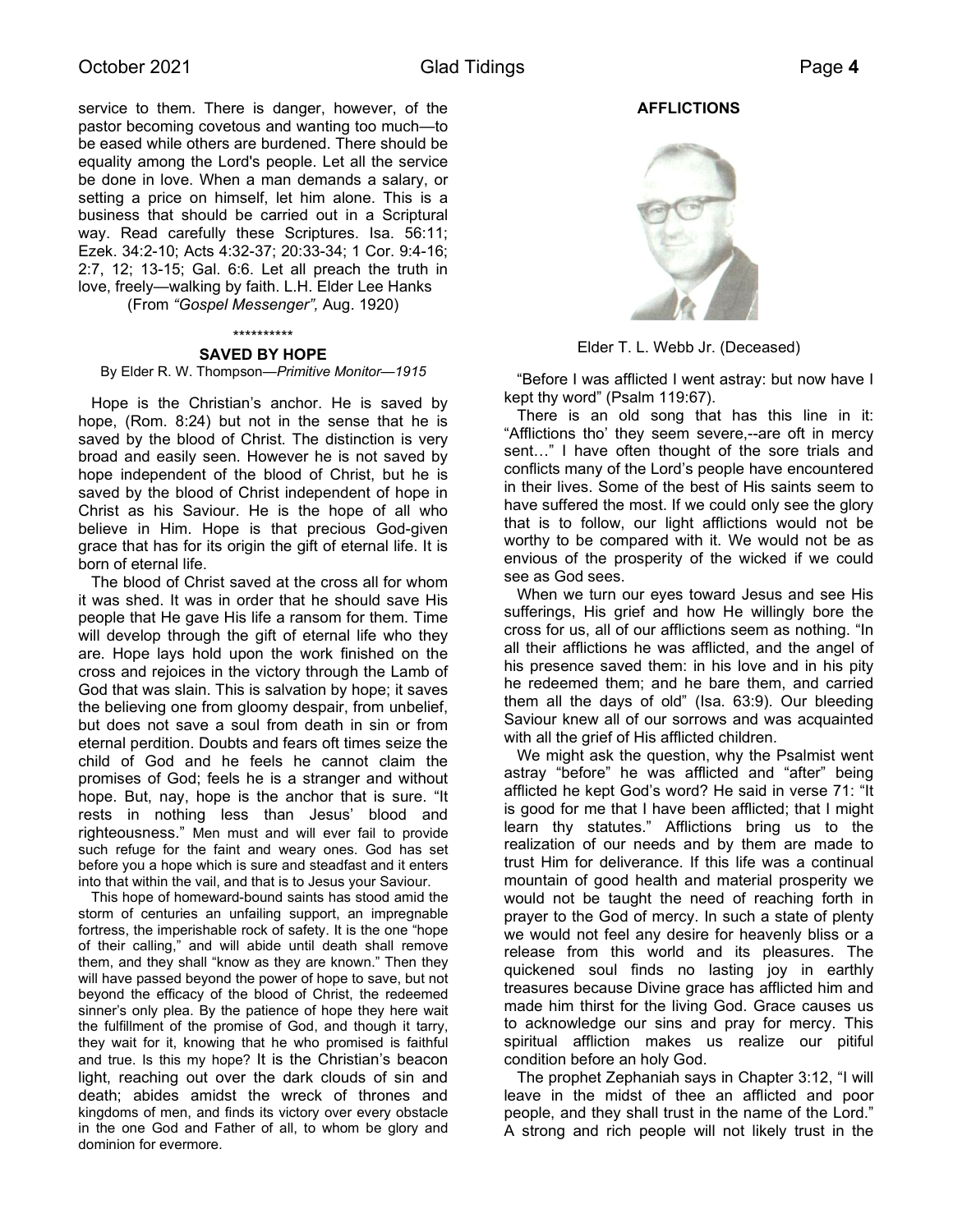Lord. When we see our insufficiency and are brought to the depths of poverty we then look upward for help and strength. We need the cloudy days to appreciate the bright, sunny ones and the valleys to know about the mountains.

 The apostle Paul spoke of the revelations and exaltation which he experienced, but then said a "thorn in the flesh" was given him that he might not be exalted above measure (II Cor. 12). In *our* lives there must be something to "keep us humble" that we might experience the strength of our Lord made perfect in our weakness.

 A chosen vessel of the Lord will be given great things, maybe not in the degree of Bible characters such as Paul, but there must be something to "keep him down" in order to keep him in the right way. When Jacob wrestled with the angel of the Lord (Gen. 32:24-32) and prevailed, he did not come out of that experience without being crippled. The Lord touched the hollow of his thigh and when the day broke, he was made to halt upon his thigh. No one could experience in mortal flesh what Jacob experienced without remembering it, and he remembered it by being crippled. We may not be afflicted in body, but we will experience a strickened soul that will lean upon the Lord for life and salvation. Nothing is more important for a poor crippled soul than to have the Lord to lean upon! "Who is this coming up from the wilderness, leaning upon her Beloved?" (Song of Sol. 8:5). What a true picture of the Church leaning upon her Husband, the Lord Jesus Christ! How sweet it is to trust in Jesus, our Beloved, as we travel along with many tribulations and afflictions through this wearisome land of sorrow! We are looking for a City of God above the starry sky where sin will not molest us and afflictions are unknown.—Elder T. L. Webb, Jr.—Milan, Tenn.

(From "*The Advocate and Messenger",* Oct. 1985)

### \*\*\*\*\*\*\*\*\*\*

# **THE LORD'S HAND NOT SHORTENED**

*Advocate and Messenger* 1981,--Eld. Ralph Harris

 "Behold the Lord's hand is not shortened, that it cannot save" (Isaiah 59:1). But if, as most religionists say, God is *trying* to save but He cannot unless men will let Him, then His hand is shortened that it cannot save. And how can it be that God does "according to his will in the army of heaven, and among the inhabitants of the earth: and none can stay his hand" (Daniel 4:35), and yet men can keep Him from saving them simply by *not letting Him* save? Either God is crossed up in *His* thinking, or man is crossed up in *his*. I rather think it is *man* who is crossed up, don't you?

 God asks, "Is my hand shortened at all, that it cannot save? Or have I no power to deliver?" Then in the following lines He gives the answer: "Behold, at my rebuke I dry up the sea, I make the rivers a wilderness" (Isaiah 50:2). His word is good enough for me.

# **Food For Thought For Your Week**



July 19, 2021 By Elder Clayton Nowell Headland, Alabama

# **Misery Must Have Truth For Comfort**

 Misery can come to us for many reasons. But it is certain, our merciful God is never the cause of our misery. Granted, if we stray from the paths of righteousness, there will be the chastening rod of our Lord as He lovingly rebukes us for our error to bring us back where we should be. (Revelation 3:19) And in such a condition, you can be in misery; but, God is not the cause – you are. You were acting in rebellion, while God is merely responding with what you really need to restore peace - because He truly loves you.

 Today we take a look at three passages that address some miserable conditions to glean something from each for our learning to better equip us – and hopefully, to avoid such.

 The first is found in the Book of Job; and, while the life of Job had much misery, God declared him to be "perfect and upright," who "feared God," and "eschewed" (abstained from) evil. If God himself says that of Job, this is not a man practicing or harboring evil. Plus, James 5 instructs us that he was one of the prophets who was an *"example of suffering affliction, and of patience."* And yet, his friends who came to comfort him, who sat with him for seven days and seven nights (Job 2:13) not able to speak because of his condition, only added to Job's misery when they did speak. Job 16:2 says, *"I have heard many such things: miserable comforters are ye all."* Why? Because what they had to say was not based upon truth. This is a powerful point that desperately needs to be regarded. If we are not abiding in truth as it is declared in God's word, then we are on shaky ground and sinking sand, not the rock-solid foundation of truth. (see Matthew 7:24). And when we try to help others in their misery, the only true help found will be from God's word.

 Next, when the Lord confronted the church at Laodicea, they were in a miserable condition and didn't even know it! Jesus said, *"Because thou sayest, I am rich, and increased with goods, and (Continued on Page 6)*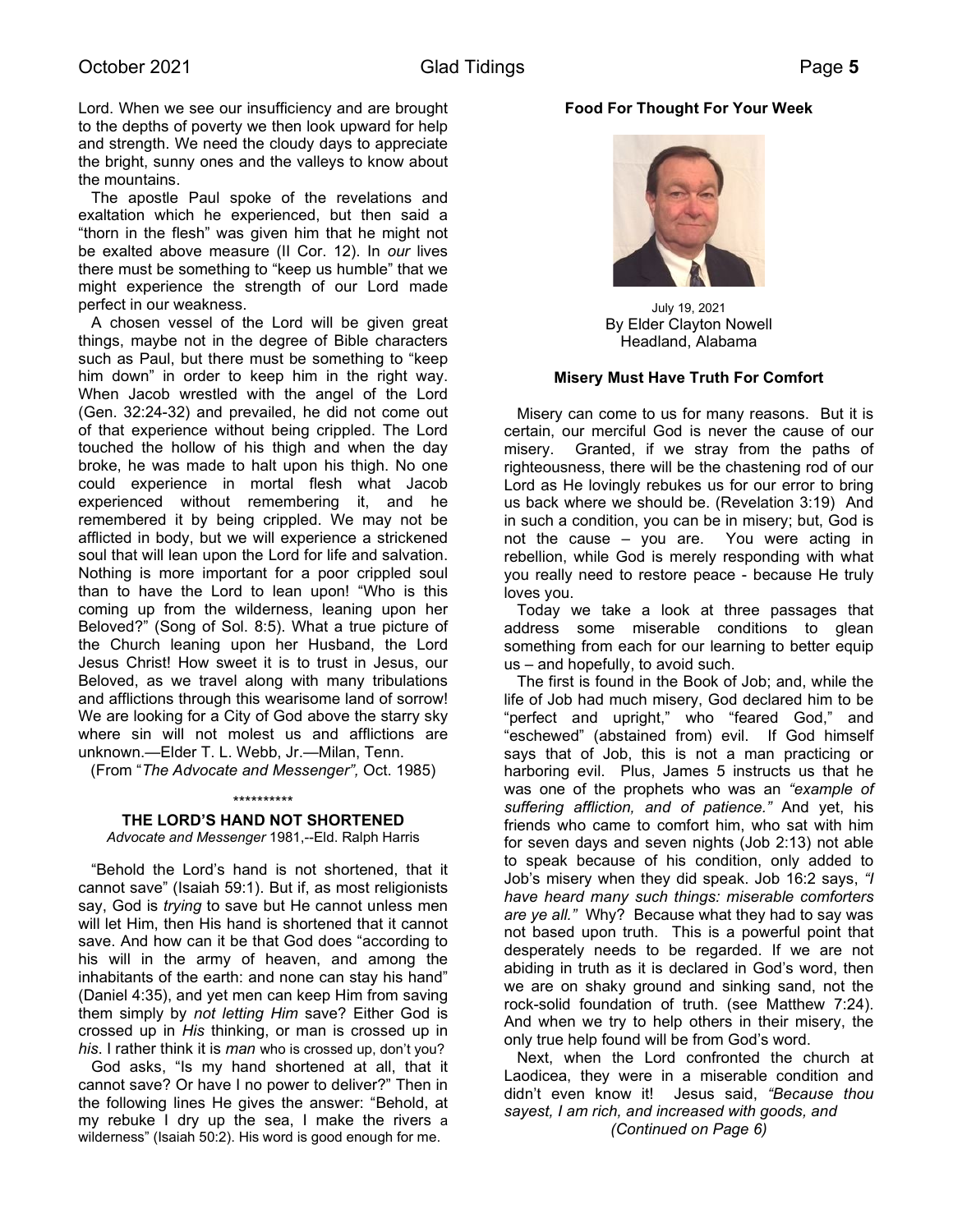# **BIBLE CROSSWORD PUZZLE**

# ACROSS:

- 1. The tree Elijah sat under wishing himself to die.
- 5. Jonah said out of the belly of \_\_\_he cried to God.
- 7. There is \_\_\_\_ Lord, \_\_\_\_ faith and \_\_\_\_ baptism. #
- 8. Let not with them that are given to change. Mingle.
- 9. I swore in my wrath they wouldn't enter into my
- 10. \_\_\_ your ways and your doings, and I will cause you to dwell in this place.
- 11. Doth a fountain \_\_\_ forth at the same time sweet water and bitter water?
- 12. Jesus is the <u>same</u> yesterday, today and forever.
- 14. Jesus made the \_\_\_ to hear and the dumb speak.
- 17. To him that overcometh will I give to eat of the manna. Not revealed.
- 18. with thy adversary quickly whiles thou art in the way with him.
- 20. District Attorney.



21. Jesus opened the  $\qquad$  of the blind. In the head.

# **BIBLE CROSSWORD PUZZLE**

### DOWN:

- 14. It is appointed unto man once to said after this the judgment.
- 15. We are to \_\_\_ to our faith, virtue, knowledge etc.
- 16. Jews were to observe the \_\_of unleavened bread.
- 17. that is least in the kingdom is greater than he.
- 19. By the of Babylon, there we sat down and wept when we remembered Zion. Nile & Jordan.
- 21. Heaven and \_\_\_shall pass away; not my words.
- 22. Jesus was on a ship with disciples and there did arise a \_\_\_ of wind filling ship with waves. Plural.
- 24. Treaures in heaven neither moth nor corrupt.
- 28. ye that thirsteth come ye to the waters.
- 29.  $\mu$  ye holy for I am holy. To  $\mu$  or not to be.

### \*\*\*\*\*\*\*\*\*\*

# **Food For Thought For Your Week** *(Continued from Page 5)*

*have need of nothing; and knowest not that thou art wretched, and miserable, and poor, and blind, and naked:"* (Revelation 3:17) So, here is another powerful point to regard: choices/actions that lead us away from God's truth will deceive us into thinking we are prospering, when just the opposite is true. They WERE rich, but not in the right things; and, they had begun to rely upon those things instead of the Lord and His truth. No matter how good you feel about it, if it's not godly, it's not good.

 Finally, God's truth says, *"If in this life only we have hope in Christ, we are of all men most miserable."* (1st Corinthians 15:19) Without hope that there is a better and eternal day awaiting those of us who believe that Jesus died and rose again for us, we may as well "eat and drink" and get all we can from this life. Sadly, many live according to that thinking. But, just as the resurrection of Jesus is a fact, so also is the fact of the coming resurrection "of all that are in the graves" who shall come forth at His command. (John 5:28) There is no reason whatsoever for any who believe that Jesus died and rose again to have any concern or misery about our resurrection to life and eternal joy. We will not be disappointed in our trust. What God has promised, He is able to perform. (Rom 4:21)

 Friends, the only solid ground for reasoning we have to stand upon to face life's struggles is God and His word of truth. It will never let us down, nor ever lead us astray. Many things we are told may sound good, our heart can be deceitful, and there are plenty who do not know the Lord, yet who are quick to give advice. May God help each of us to read and apply His word to guide in us in the right ways - for His glory, and for our comfort.

> In the love of Christ, Elder Clayton Nowell

- *(Answers on Page 9)* 23. A bishop must not be greedy of filthy lucre and
- a \_\_\_ of hospitality and a \_\_\_ of good men.
- 25. The wise men saw Jesus' \_\_\_ in the east and came to worship him.
- 26. I come in the volume of the book written of me.
- 27. No fountain can yield both salt water and
- 30. Touch not mine anointed; do thy prophets no
- 31. Languages were confounded at the of Babel.

# DOWN:

- 2. Elijah sat down a juniper tree.
- 3. It \_\_\_ the Father that in him all fullness would dwell.
- 4. Soldiers put a purple \_\_\_\_ on Jesus. Garment.
- 5. The devils wanted to be cast into the  $\qquad$  of swine out of the wild Gaderene. Plural.
- 6. Job said his redeemer liveth and that he would stand at the day upon the earth.
- 8. Job called his three friends \_\_\_\_ comforters.
- 13. The Lord doeth his will in the same of heaven.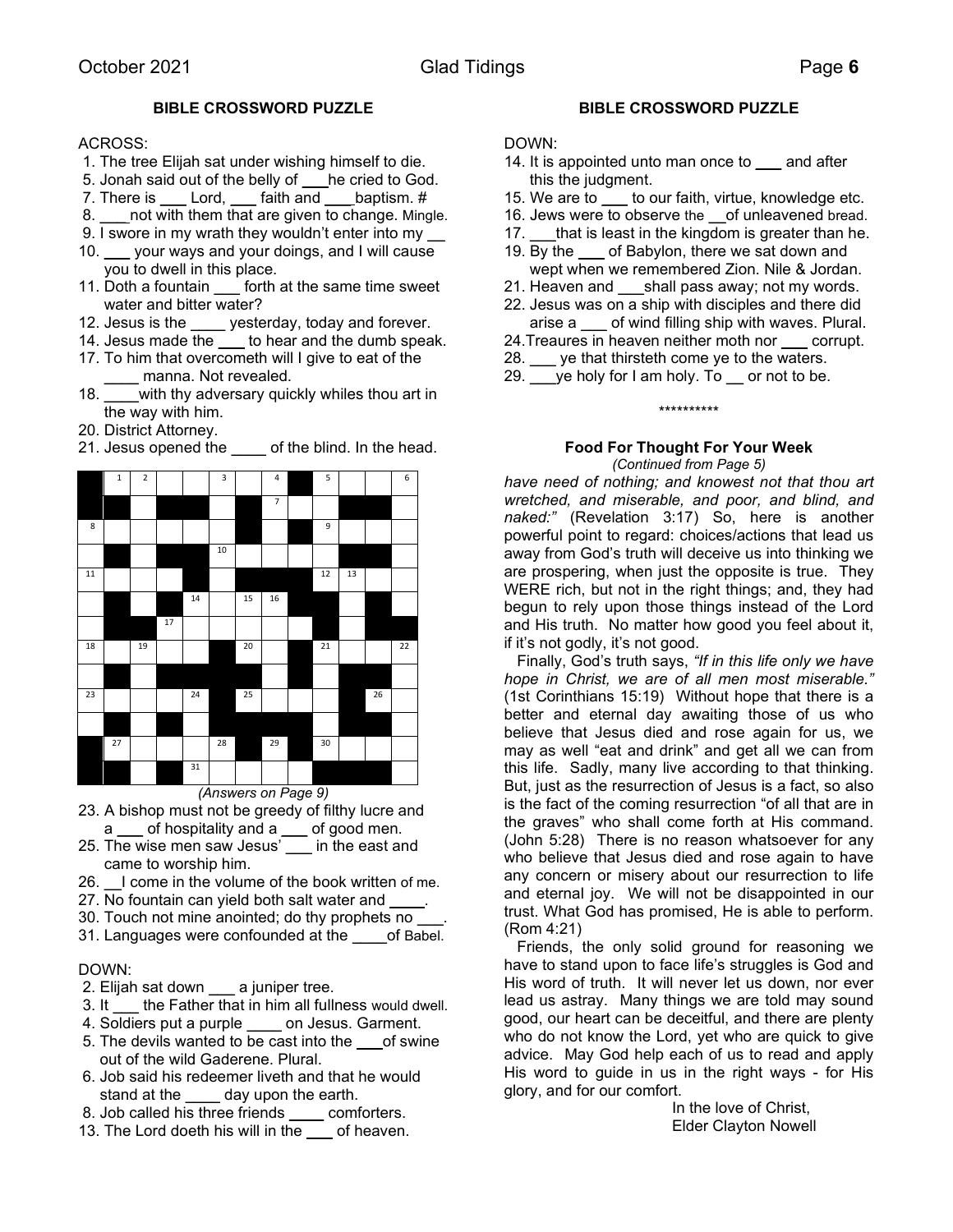# **CHURCH NEWS**

 Everyone is invited to the annual meeting at James Creek Primitive Baptist Church, Stateline Rd, in Tremont, MS the 3rd weekend in October, 2021 (Oct. 15-17). Services Friday night, Oct. 15. at 7:00 p.m. with preaching by Elder James Hall and Elder Steve Weaver. Saturday, Oct. 16, at 10:00 a.m. with messages by Elder Bobby Howell and Elder Larry Wise in a.m. followed by lunch and afternoon services. Sunday at 10:30 with lunch. James Creek is currently without a pastor.

 Everyone is invited to the Anniversary Meeting at Bethlehem Primitive Baptist Church, Echola, AL the 1<sup>st</sup> Saturday weekend in October, 2021 (Oct. 2-3). Services Saturday, October 2, at 10:00 a.m. with lunch and afternoon services. Elder Larry Wise, Elder David Wise and Elder Jonathan Wise are invited ministers. Elder Tim McCool is Pastor of Bethlehem.

 Elder David Wise, Starkville, MS will be at Bethany Primitive Baptist Church, Ecru, MS the 5<sup>th</sup> Sunday in October, 2021 (Oct. 31) with services beginning at 10:30 a.m. Elder Larry Wise is Pastor of Bethany.

 Elder Larry Wise, Randolph, MS, will be with the Chewalla Primitive Baptist Church, Potts Camp, MS the 5<sup>th</sup> Sunday in October, 2021 (Oct. 31) with services beginning at 10:30 a.m. Elder Jerry Wise is Pastor of Chewalla.

The 5<sup>th</sup> Sunday night Fellowship Meeting in October, 2021 (Oct 31) will be hosted by Bethany Primitive Baptist Church, Ecru, MS with services beginning at 5:30 p.m. No supper at 5:30 but services begin at 5:30 p.m. This meeting rotates between New Prospect, Laodicea, Bethany and Hopewell Primitive Baptist churches in Northeast, MS. Elder Larry Wise is Pastor of Bethany.

 The *Christian Post* reports that the Southern Baptist Convention lost some 400,000 members during 2020 and although some of this was due to the pandemic, it just continued a 14 year decline in the largest Protestant denomination.

 Other disturbing trends from Pew Research found that Americans who describe themselves as Christian dropped from 77% to 65% from 2009-2019 and church attendance also declined over that decade. Pollsters designate as "nones" those who claim they are either atheist, agnostic, or religiously unaffiliated and the "nones" grew over that same time period from 17% to 26%. (From the *American Family Association* August 2021 newsletter.)

 I fear that the Primitive Baptist are experiencing the same decline in interest in church attendance and membership but thank the Lord we aren't plagued with disturbing atheists and agnostics.*—Editor* 

### **CHURCH NEWS**

 Everyone is invited to the October meeting at New Prospect Primitive Baptist Church, Fairground Rd, New Albany, MS the 2<sup>nd</sup> weekend in October, 2021 (Oct. 8-9). Services Friday night, Oct. 8, at 7:00 p.m. Saturday, Oct. 9, at 10:30 a.m. followed by lunch. Elder Ronald Lawrence, Goodlettsville, TN is the invited minister. Elder Rusty Wise is Pastor of New Prospect.

 Macedonia Primitive Baptist Church, Ackerman, MS will have its annual meeting November 13-14, 2021. Services Saturday, Nov. 13, at 10:00 a.m. followed by lunch and afternoon services at 1:30 p.m. Sunday, Nov. 14, at 10:00 a.m. with communion. Elder Ben Winslett, AL and Elder Chris McCool, AL are invited ministers. Elder David Wise is Pastor of Macedonia. Everyone is invited to come and worship.

### \*\*\*\*\*\*\*\*\*\* **IN MEMORIAM**



 Elder Truman Keel, DeRidder, LA passed into glory on Sunday August 8, 2021 at the age of 90. He died of Covid as body wasn't healthy enough to fight the infection. Graveside services were Aug. 13, 2021 with Elder Jeff Moseley and Elder Pat Young officiating in Merryville, LA. He was a faithful soldier of the cross for a long time and retired in glory. Pray for his family and all those who mourn his passing.

# \*\*\*\*\*\*\*\*\*\* **OUT OF THE MOUTH OF BABES**

- The first commandment was when Eve told Adam to eat the apple.
- Moses died before he ever reached Canada.
- As the offering plate was being passed, a 4 year-old said, "You don't have to pay for me, daddy. I'm under 5."
- When you get scared, God will bring you your quilt. He said the Comforter would come.
- It says "the Lord thy God is One." But I think He is a lot older than that.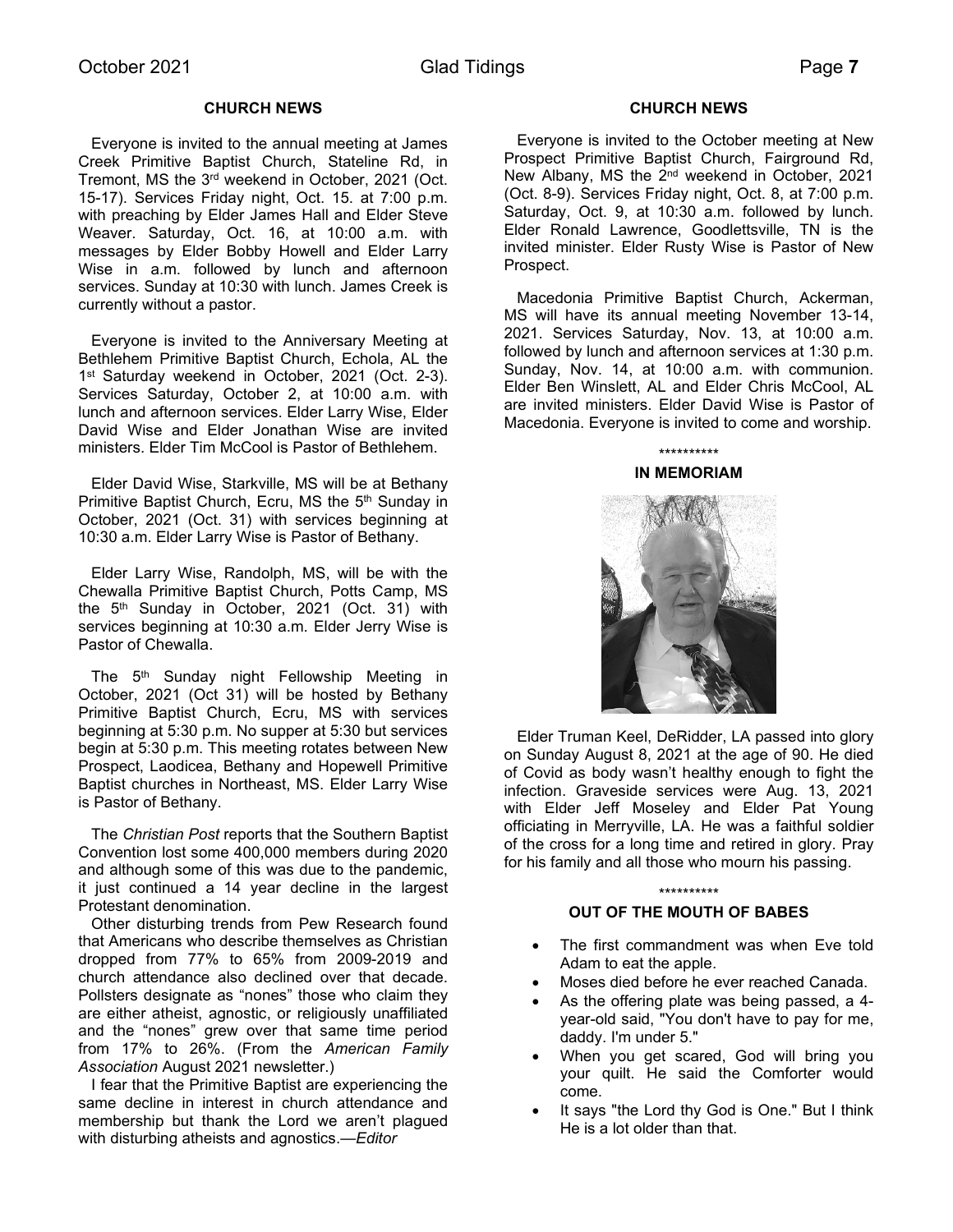# **AMEN**

 "For all the promises of God in Him are yea, and in Him Amen, unto the glory of God by us" (II Corinthians 1:20).

 The word "amen" is a most remarkable word. It was transliterated directly from the Hebrew into the Koine Greek of the New Testament, then into Latin and into English and many other languages, so that it is practically a universal word. It has been called the best-known word in human speech. The word is directly related--in fact, almost identical--to the Hebrew word for "believe" (aman), or "faithful." Thus, it came to mean "sure" or truly," an expression of absolute trust and confidence. When one believes God, he indicates his faith by an "amen." When God makes a promise, the believer's response is "amen"-- "so it will be!" In the New Testament, it is often translated "verily" or "truly." When we pray according to His Word and His will, we know God will answer, so we close with an "amen," and so also do we conclude a great hymn or anthem of praise and faith.

 The word is even a title of Christ Himself. The last of His letters to the seven churches begins with a remarkable salutation by the glorified Lord: "These things saith the Amen, the faithful and true witness, the beginning of the creation of God" (Revelation 3:14). We can be preeminently certain that His Word is always faithful and true, because He is none other than the Creator of all things, and thus He is our eternal "Amen." As our text reminds us, every promise of God in Christ is "yea and amen," as strong an affirmation of truth as can be expressed in the Greek language.

 It is, therefore, profoundly meaningful that the entire Bible closes with an "amen." "The grace of our Lord Jesus Christ be with you all. Amen" (Revelation 22:21), assuring everyone who reads these words that the whole Book is absolutely true and trustworthy. Amen!

### Source Unknown.

### \*\*\*\*\*\*\*\*\*\*

# **IS THIS NATION RIGHTEOUS?**

 "Righteousness exalteth a nation: but sin is a reproach to any people." (Prov. 14:34) God blesses a nation that is righteous and exalts (lifts up) it when it adheres to the precepts of God; otherwise, the Lord will hide His face. The reason God always hides his face is because of sin and He can do it individually or collectively. The book of Job says, "When he giveth quietness, who then can make trouble? and when he hideth his face, who then can behold him? whether it be done against a nation, or against a man only:" (Job 34:29) When God hides His face there aren't any blessings to be had just as Job said, "Who can behold Him? God grant repentance!*—Editor* 

### **WHAT WE NEED**

 In this age of confusion of tongues, while all the world is "wandering after the beast," while crime is on the increase, while hypocrisy clothes herself in the showy part of pretended piety, and while even the state of the apostolic church seems to be deplorable because of the depredations made by designing men, do we realize our poor, needy condition? Or do we vainly imagine ourselves to be rich in faith and good works?

 Let me say, first of all, that we need grace to sustain us, to keep us humble, and to fill us with sincere devotion to God and His cause. Too much cold formality characterizes our public worship. We meet too much in the spirit of the world, and are too much engrossed with the cares of life as we vainly endeavor to "tune our formal songs." As we meet, it ought to be with prayerful desire to worship God in Spirit and in truth, rather than to indulge in conversation about secular things. Feeling our utter dependence upon the Lord, we would do well to pray constantly, "Lord help this once more." Each one should earnestly inquire for light to illuminate the path of duty, and for spiritual ability to walk in the same. Then with the glow of His love in our hearts, we could sing the sweet songs of Zion with the spirit and understanding; and our souls would rejoice under the sweet rays of divine light, as we speak of the unsearchable riches of His grace, and hear of Him out of His sweet word.

 To qualify to engage thus, we need the personal presence of the Holy Ghost, without which our songs are a chattering noise, our prayers are lifeless forms, and our preaching is a sounding brass and a tinkling cymbal.

 We need constantly to be mantled in the spotless folds of the dear Redeemer's garment of righteousness, to see Him above us crowned with immortality, to view Him beneath us as The Rock of Ages, the firm foundation of our hope, to behold Him all about us as the hills are about Jerusalem, that we may rest in the sweet embrace of His love, secure from all our adversaries. The lamentable absence of such unshaken faith in Christ leads men into the channels of idolatry, and they are naturally led to look to the gods about them, which others worship and says, "These be the gods that brought us up." Some of our own precious brethren are so forgetful of the great Arm that sustains them, that they vainly imagine that unless we adopt the inventions of men we must languish and die. Hence the cry is raised, "Get out of this old rut." Dear brethren, what we need is to inquire after the "old paths" and walk therein.

> Elder John R. Daily Primitive Monitor 1891 (Reprinted in *"Advocate and Messenger",* January 1980)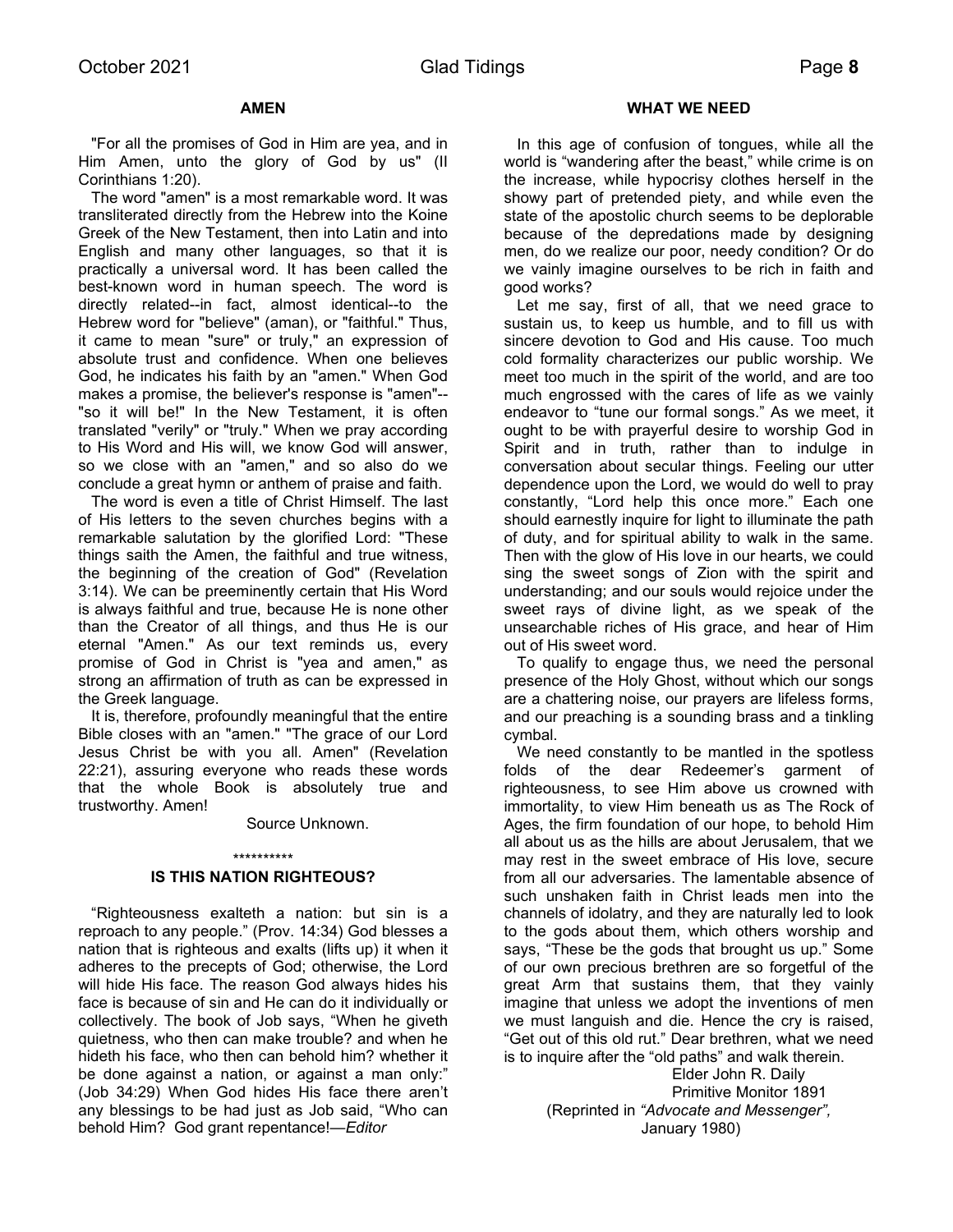# **GOD'S PLACE FOR WOMEN**

 The woman was not made from the superior part of man, that she might not be thought to be above him; nor from any inferior part as being below him. She was not taken from his head, that she might not be supposed to reign over him; nor from his eyes, that she might not be supposed to see for him nor diligently search for his imperfections; nor from his ears, that she might not be supposed to listen to false accusations against him; nor from his mouth, for fluent as she may be in speech, she is not to be her husband's spokesman; nor from his arms, or hands, for she is not to fight his battles for him; nor from the front part of his body, for she is not to be set at the front of dangers and difficulties; nor from his back, for she is not to be treated with contempt, and set behind him; nor from his legs, or thighs, for she is not to bear the principal part of his burdens; nor from his feet, for she is not to be trampled upon by him; but out of his side, and from one of his ribs, that she might appear to be equal to him; and from a part near his heart, and under his arms, to show that she should be affectionately loved by him, and be always under his care and protection.

From Gadsby's *Marriage Union* (From *"Advocate and Messenger",* January 1980)

### \*\*\*\*\*\*\*\*\*\*

### **ANSWERS BIBLE CROSSWORD PUZZLE**

*(Read from right to left)*

| ACROSS:    |            | DOWN:        |
|------------|------------|--------------|
| 1. repinuj |            | 2. enodnu    |
| 5. Ileh    |            | 3. desaelp   |
| 7. eno     |            | 4. ebor      |
| 8. elddem  |            | 5. sdreh     |
| 9. tser    |            | 6. rettal    |
| 10. dnema  |            | 8. elbaresim |
| 11. dnes   |            | 13. ymra     |
| 12. emas   |            | 14. eid      |
| 14. faed   |            | 15. dda      |
| 17. neddih |            | 16. tsaef    |
| 18. eerga  |            | 17. eh       |
| 20. ad     |            | 19. srevir   |
| 21. seye   |            | 21. htrae    |
| 23. revol  |            | 22. smrots   |
| 25. rats   |            | 24. tsur     |
| 26. ol     |            | 28. oh       |
| 27. hserf  |            | 29. eb       |
| 30. mrah   |            |              |
| 31. rewot  |            |              |
|            | ********** |              |

 "And said, For this cause shall a man leave father and mother, and shall cleave to his wife: and they twain shall be one flesh? Wherefore they are no more twain, but one flesh. What therefore God hath joined together, let not man put asunder." (Matt. 19: 5-6)

### **EXCERPTS--GLAD TIDINGS READER LETTERS**

Dear Ones,

 These thoughts are on my mind. Sure hope it's not tiring to you all.

 United States History is really interesting and it is always interesting to think of the Pilgrims coming to America to be free to worship God and have freedom from State Church in Britain which was an operation of everyone having to pay taxes to the State Church. They could not choose. The State ruled what they could say (no free speech).

 It is my understanding that what is called separation of Church and State is that there is to be no State Church in America. Americans are free to worship in the way we choose. Those who don't believe there is a God are free not to attend to anything concerning the church.

 Ministers and everyone in America are free to say the words written in the Bible.

 American Freedom is a Very Precious Special Gift of God to us in which everyone is free to read the Bible and worship God as we choose, also freedom to vote for the political candidates and issues that we choose.. So precious that the Pilgrims were blessed to come to America and we are enjoying blessings beyond our counting. It's really special we are free to own property—land—houses—cars etc. as we choose. Freedom to choose schools—jobs—health care—plant gardens and trees etc. . . .

 Wishing our Dear Lord's Blessings to you all. He will see us through.

> In Precious Hope & Love, Sister Loreta Lilly Akron, OH

Bro. Larry,

 Praying that Sister Wise will soon recover. (My wife had Covid. She was blessed to recover—Editor)

 May the Lord continue to bless your ministry. Wayne Crocker Cottondale, AL

Brother Larry,

 Thank you for publishing "Glad Tidings". I enjoy the articles, the information, and your thoughts. May God richly bless you.

> May God bless, Dale Kennedy Tremont, MS

 It is good to receive notes and letters from time to time along with a donation. Letters were means of communication even in Bible times. Paul and the apostles were well known and did not need letters of commendation. "Do we begin again to commend ourselves? or need we, as some others, epistles of commendation to you, or letters of commendation from you?" (II Cor. 3:1) These believers in Corinth were the apostles' epistle written with the Spirit in fleshy tables of the heart and read of all men.*—Editor*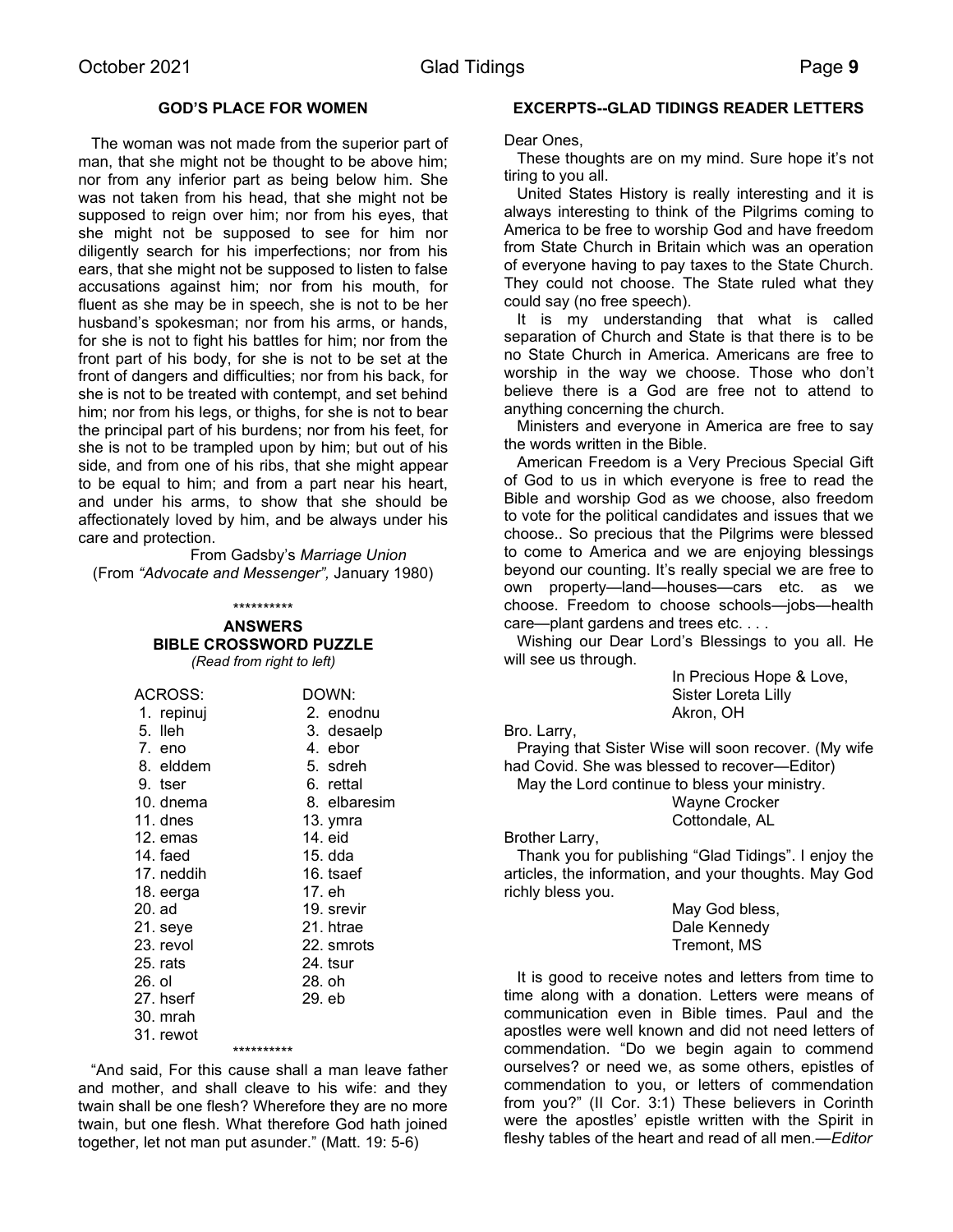**STAND FAST**



By Elder Larry Wise Randolph, Mississippi

 In this world in which we live, we see children of God compromise their beliefs and be conformed to the world. This is contrary to the word of God as we are called upon to be transformed by the renewing of our mind rather than to be conformed to the world. This is part of our reasonable service to God. We are called upon to stand fast and not be moved from the solid Rock of Jesus Christ. Paul writes to the church in Thessalonica and says, "For now we live, if ye stand fast in the Lord." (I Thess. 3:8).

 Paul isn't teaching that we will live in heaven if we stand fast in the Lord but that we'll live an abundant life in this world filled with blessings. If heaven were dependent upon our steadfastness, we would all fail to reach that lofty abode. The enjoyment of eternal life beyond the grave has been secured by the perfect obedience of Christ for us as the sanctified. Hebrews 10:14 says, "For by one offering he hath perfected for ever them that are sanctified." (Heb. 10:14) These believers in Thessalonica were suffering intense trial and persecution for their faith, but Paul had been comforted by the news from Timothy of their faith and charity. Paul was comforted in his distress by the faith of someone else. These believers faith and charity was growing in the midst of persecution for their faith rather than abandonment as we see all too frequently in today's world.

 Paul would go on to write to this church in his second epistle to remain steadfast in the truth they had embraced, having come from idolatry. Solomon said long ago, "Buy the truth, and sell it not; also wisdom, and instruction, and understanding." (Prov. 23:23) These believers had believed the truth that made them free from the slavery of idolatry as they obeyed the command of scripture to come out from among them. (2 Cor. 6:17) Considering what the Lord hath done for them, Paul would exhort them, "Therefore, brethren, stand fast, and hold the traditions which ye have been taught, whether by word, or our epistle." (2 Thess. 2:15) These traditions were Biblical traditions and not traditions of men that required their adherence. Paul would encourage them with a prayer that God and Jesus Christ would "Comfort your hearts, and stablish you in every good word and work." (2 Thess. 2:17)

 Contrast these believers in Thessalonica with those in Galatia. These believers in Thessalonica did as the believers on the Day of Pentecost who "… continued stedfastly in the apostles' doctrine and fellowship, and in breaking of bread, and in prayers." (Acts 2:42) However, some of the believers in Galatia had left the freedom they had in Christ's fulfilling the law and were ready to revert to serving under the bondage of the law. Paul would write to this church and exhort them as he did the church in Thessalonica "Stand fast therefore in the liberty wherewith Christ hath made us free, and be not entangled again with the yoke of bondage." (Gal. 5:1) These people had been bewitched by some who had perverted the true gospel in teaching that adherence to the law was necessary for justification before God. In reality that justification took place at the cross with the shed blood of Jesus Christ.

 Truth is truth regardless of what the pundits would have you believe that it is only relative. What is truth to one person may not be truth to another; it just depends on the situation. That is deception, just as the church in Galatia had been deceived by false teachers. The belief of the truth had freed these Galatian brethren from the bondage of the law. Rather than standing fast, rooted and grounded in the truth, they are ready to reverse course. Jude felt that the body of truth was important enough to write to the sanctified, preserved and called and exhort them to earnestly "contend for the faith that was once delivered to the saints." (Jude 3)

 Paul writes to the church in Corinth and tells them they can be saved (delivered) if they keep in memory what he has preached unto them. Paul preached the gospel of the death, burial and resurrection of Jesus Christ according to the scriptures. This church was in danger of embracing the falsehood that there is no resurrection of the dead. Some were already saying that; they had failed to keep in memory what Paul had preached and thus failed to be saved from this false teaching. Such a miserable condition it would be if Christ had not risen from the grave, having justified us before God. "If in this life only we have hope in Christ, we are of all men most miserable." (1 Cor. 15:19) We can be saved from this misery by believing and standing fast and contending for the faith once delivered to the saints.

 Christian people today are not standing fast and are compromising the word of God in the name of tolerance. They are not speaking out against same sex marriage; they are ordaining homosexuals as priests and ministers, ordaining women as ministers, turning worship into a concert, and the list goes on. Paul concluded his thoughts in 1 Cor. chapter 15 with these words: "Therefore, my beloved brethren, be ye stedfast, unmoveable, always abounding in the work of the Lord, forasmuch as ye know that your labour is not in vain in the Lord." (1 Cor. 15:58) Stand Fast!